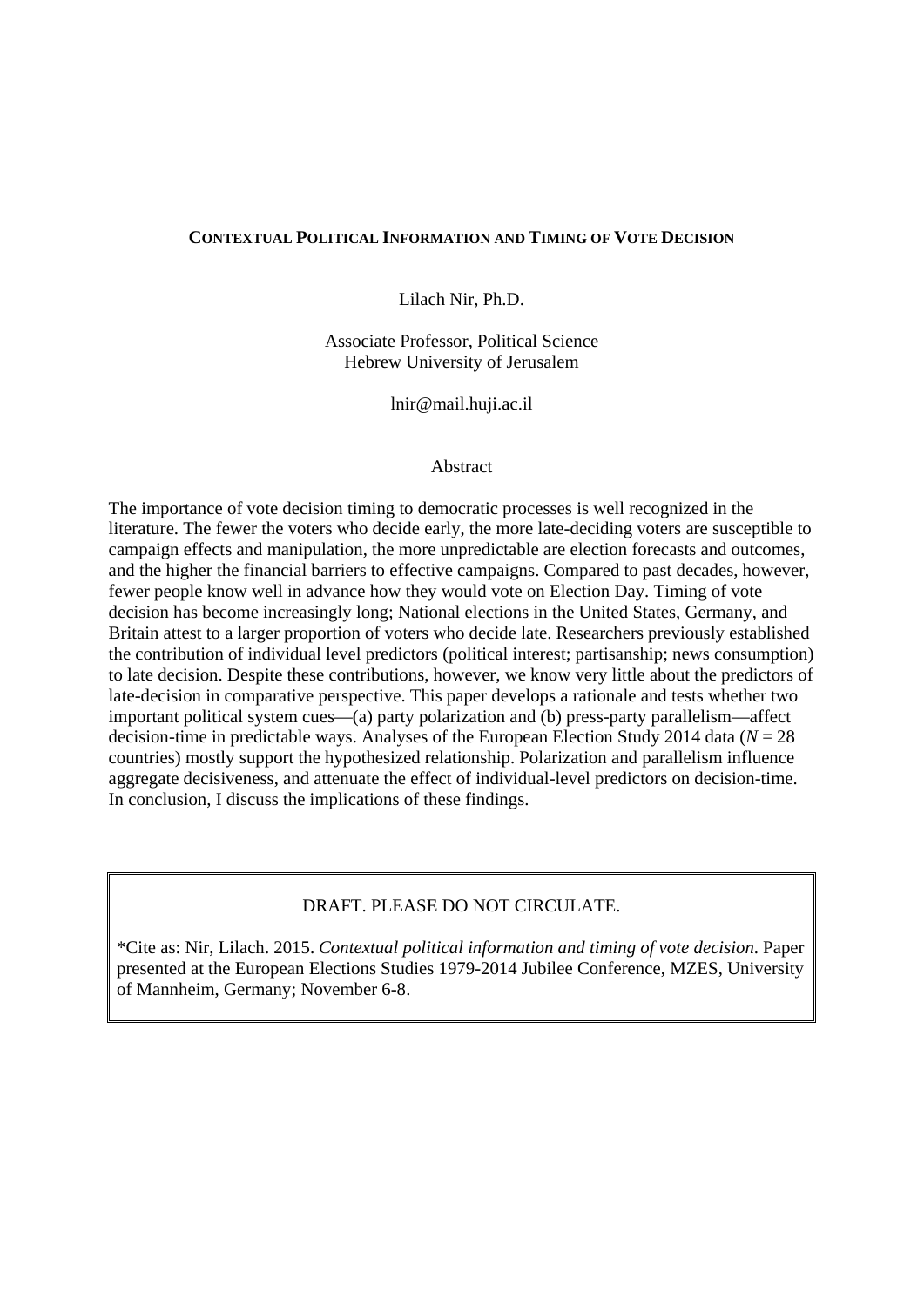#### **CONTEXTUAL POLITICAL INFORMATION AND TIMING OF VOTE DECISION**

The importance of decision-time to democratic processes is well recognized in the literature. The fewer voters who know how they would vote, the more late-deciding voters are susceptible to campaign effects and manipulation, the more unpredictable are election forecasts and outcomes, and the higher the participation barriers to increasingly expensive campaigns.

Compared to past decades, fewer people know well in advance how they would vote on Election Day. Timing of vote decision has become increasingly long; National elections in the United States, Germany, Israel and Britain attest to a larger proportion of voters who decide very late. For example, a mere week before the recent May 2016 election in the UK, the press reported that fully 40% of voters were unsure how they would vote. The undecided voters, in other words, are crucial for close and contested elections.

Most studies of undecided voters locate the explanation in individual-level differences: the late deciders are relatively uneducated, less interested in politics, do not have a strong ideological preferences, are younger and so forth, compared to the early deciders. These differences however do not account for between-country systematic differences. This paper argues that, beyond individual differences, two important political system cues—(a) party polarization and (b) press-party parallelism—affect decision-time in predictable ways. Analyses of the EU Election Study 2014 will demonstrate that polarization and parallelism influence aggregate decisiveness, and attenuate the effect of individual-level predictors on decision-time.

#### **Context, Information Flow, and Decisiveness**

Previous studies of timing of vote-decision paint a fairly consistent portrait of the undecided as less engaged, occasional rather than habitual followers of political affairs, less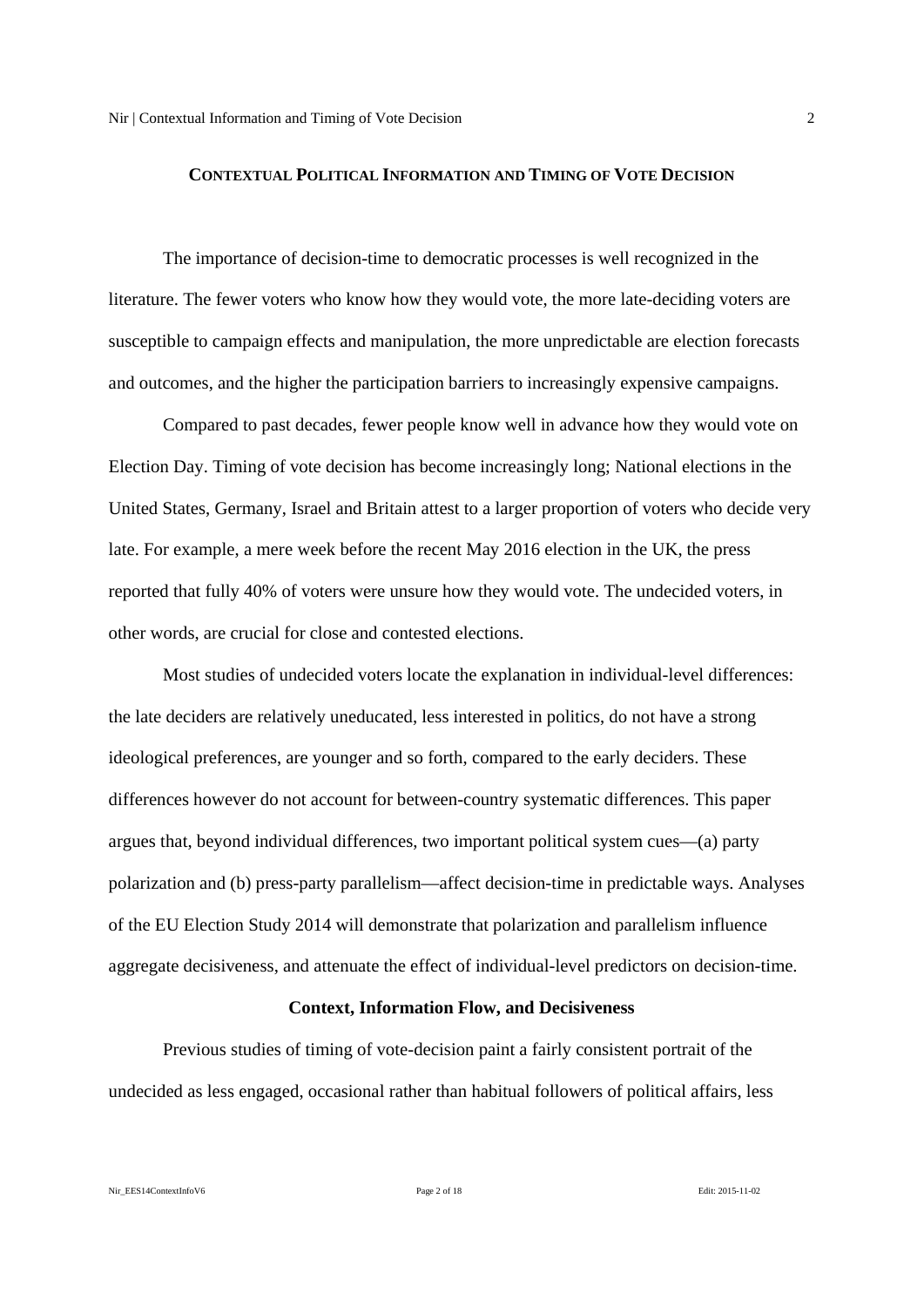educated, less ideologically committed, and less knowledgeable. Younger voters tend to be less decisive than older ones, and women tend to be less decisive than men (Chaffee & Rimal, 1996; Fournier, Nadeau, Blais, Gidengil, & Nevitte, 2004; Gopoian & Hadjiharalambous, 1994; Nir, 2005; Nir & Druckman, 2008; Zaller, 2004). Although these documented differences help understand within-country differences, they are not very helpful in explaining systematic differences in decisiveness between countries. Consider for example Figure 1 (below) charts the proportion of late deciders, from about 15% in Hungary and Malta to over 40% in the Netherlands and Sweden, on the eve of the last EU Parliament Elections. Neither individual differences, nor geography, nor length of membership seem to offer a systematic explanation.



Figure 1. Proportion of voters who decided late: "a few weeks ago" to "on Election Day." Data: EES 2014

Moreover, examining a central predictor of decisiveness—political interest—reveals dramatic differences between countries in the magnitude of the regression coefficient. Figure 2 below charts these differences in coefficient sizes, from about 0 (in Portugal), .10 (Austria), .20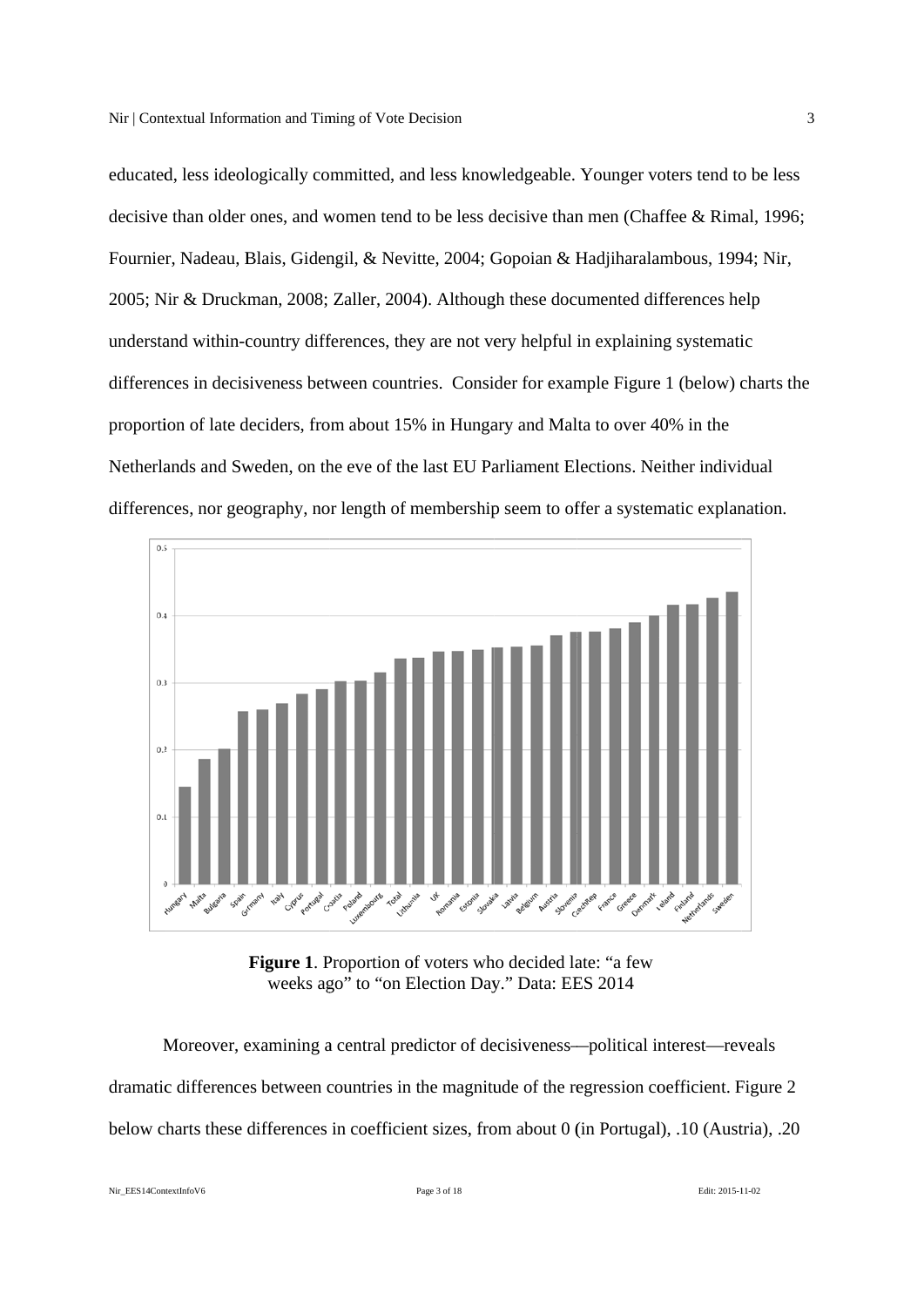

(Spain), to around .30 (Cyprus, Czech Republic).

**Figure 2**. The effect of political interest on decisiveness. Points note coefficient size in a multiple regression equation; 28 separate equations. Data: EES 2014

Again, neither differences between East- and Western Europe, nor length of membership in the EU, explain variations in decision-time. How can we account for these differences? The purpose of this paper is to offer two theoretical, country-level explanations and test their contribution to voter decisiveness: polarization and press-party parallelism. The clarity of choices and their consistency with voters' news environment help voters arrive at a decision.

#### *Party Polarization*

Party system polarization reflects the degree of ideological differentiation among political parties in a system; rather than merely counting the number of parties, however, polarization focuses on the competition between them (Dalton, 2008, p. 900). The Polarization Index Dalton developed correlated strongly with Left-Right leaning as predictor of of vote choice  $(r = .63)$ : the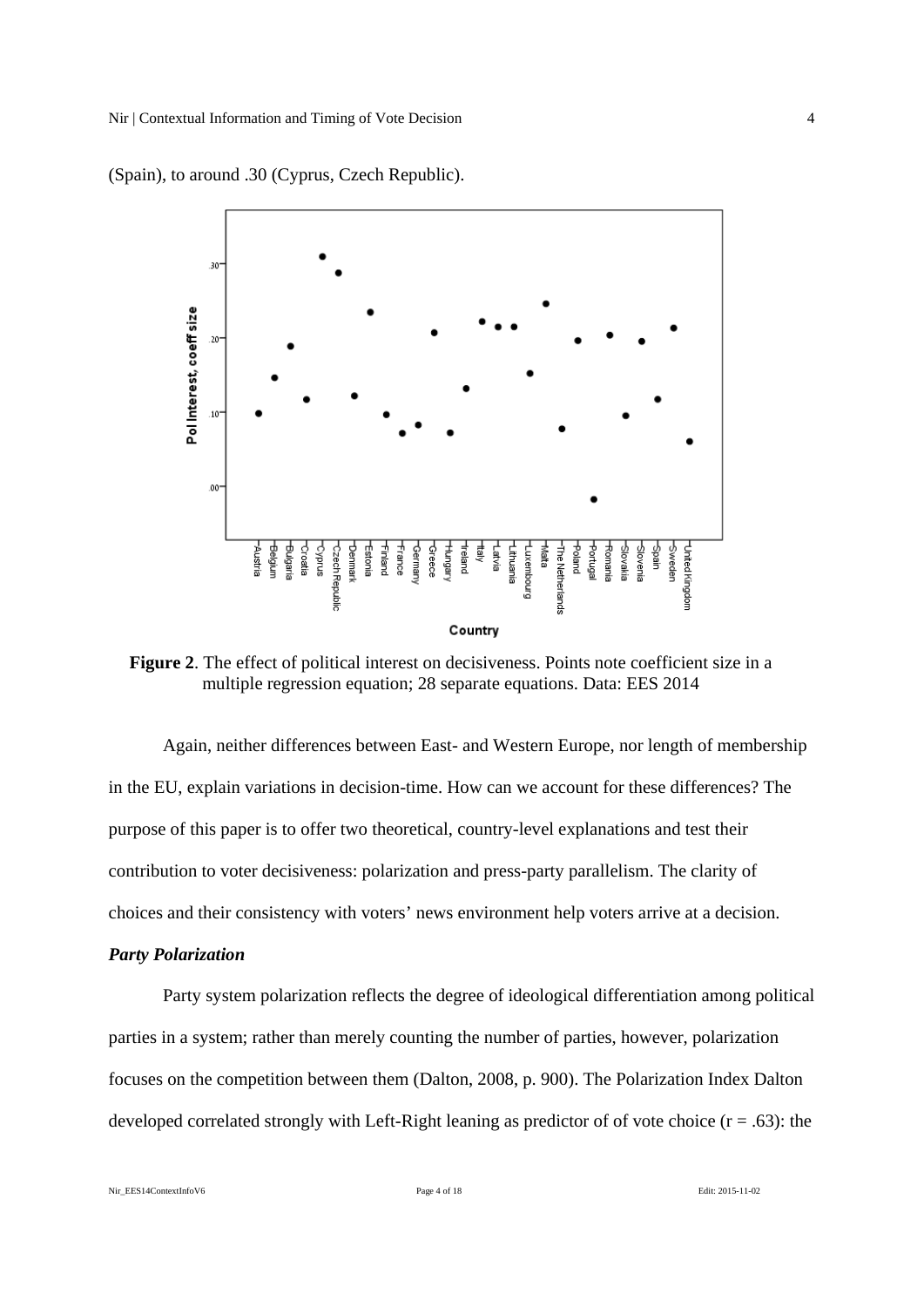more polarized the country, the stronger the correlation between ideology and vote choice (p. 911, Figure 2). Similarly, others have found that elite polarization in the United States helps the partisan sorting process and influences the extent of mass partisanship (Hetherington, 2001). Moreover, when cued to elite competition on an issue, citizens exhibit stronger preferences and greater attitudinal confidence in their position (Druckman, Peterson, & Slothuus, 2013).

Party polarization aids voters' decisiveness by signaling clear differences between parties in ideological space. The clearer the choices, the better the differentiation, the stronger the mobilization efforts on the national level (see Gordon & Segura, 1997, in discussing electoral district magnitude), and therefore my expectation is that more polarization in the system leads to greater decisiveness.

*H1*: The greater the polarization in a country, the earlier decision time

#### *Press-Party Parallelism*

 Press-party parallelism refers to "the degree and nature of links between media and political parties, or, more broadly, the extent to which the media system reflects major political divisions in society" (Hallin & Mancini, 2004, p. 21). For example, an indicator of political parallelism is "the degree to which media content reflects distinct political orientations or allegiances, and the orientation and professional practice of journalists, whether towards providing more neutral reporting, or serving a 'publicist' role in political communication" (Hardy, 2008, p. 100). Another dimension of parallelism defined in the literature is the partisanship of the audiences: in systems with greater parallelism, vote choice can be predicted from news outlet choice (Van Kempen, 1999). Other indicators that signal parallelism are organizational connections between media and political parties; involvement of media personnel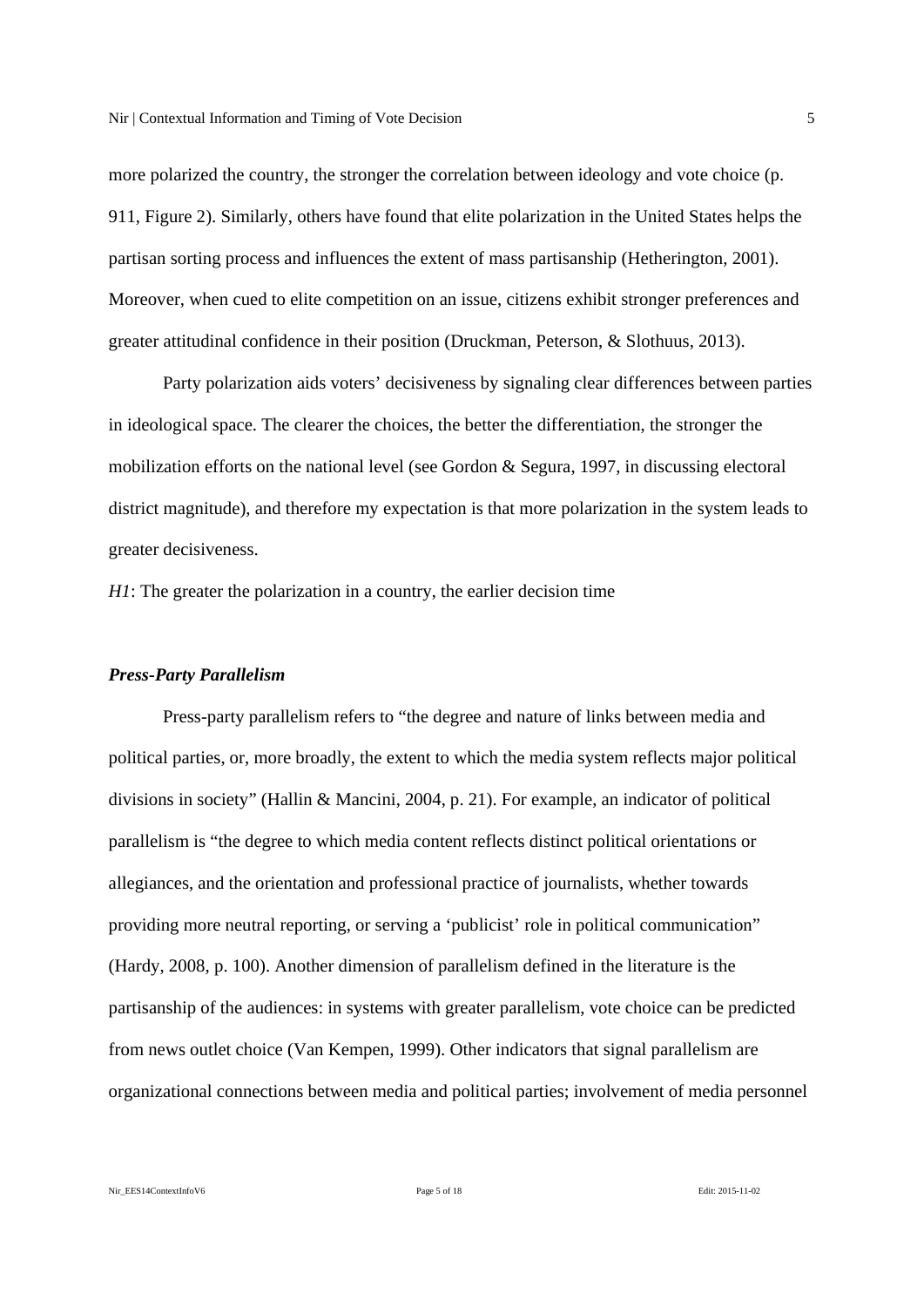as formal political actors; and whether career advancement of media practitioners depends on political affiliations (Hardy, 2008, p. 100).

 Parallelism affects journalists' coverage of elections, favoring one side over the other over the course of the campaign (Carkoglu, Baruh, & Yildirim, 2014). The greater the parallelism, the stronger the partisanship attachment (Horwitz & Nir, 2015), and the higher the turnout (Van Kempen, 1999). Perhaps a plausible explanation to that effect is that in countries with greater party-press parallelism, news audiences are likely to consume "friendly," or proattitudinal news outlets (Goldman & Mutz, 2011). Exposure to pro-attitudinal messages, in turn, helps crystallize vote preference and intention (Dilliplane, 2011). My expectation, therefore, is that stronger parallelism correlates with more decisiveness.

*H2*: The greater the party-press parallelism in a country, the earlier decision time

### *Moderation effects*

 Contextual conditions not only affect aggregate outcomes, but also attenuate the relationship between individual antecedents and consequences (Gordon & Segura, 1997; Breggren, 2001). For example, information environments affect aggregate levels of political knowledge (Iyengar et al., 2010; Jerit, Barabas & Bolsen, 2006), and also alter the relationship between political resources, such as education, and outcomes as political knowledge (DeVries et al. 2011; Nir, 2012). An information rich environment, for example, was found to privilege the more interested and engaged—those more interested in politics gained more political knowledge from news exposure (Elenbaas, De Vreese, Schuck, & Boomgaarden, 2014).

 Applying these insights from past scholarship on contextual information and political knowledge, the expectation is that context affects decision-time in predictable ways. Contexts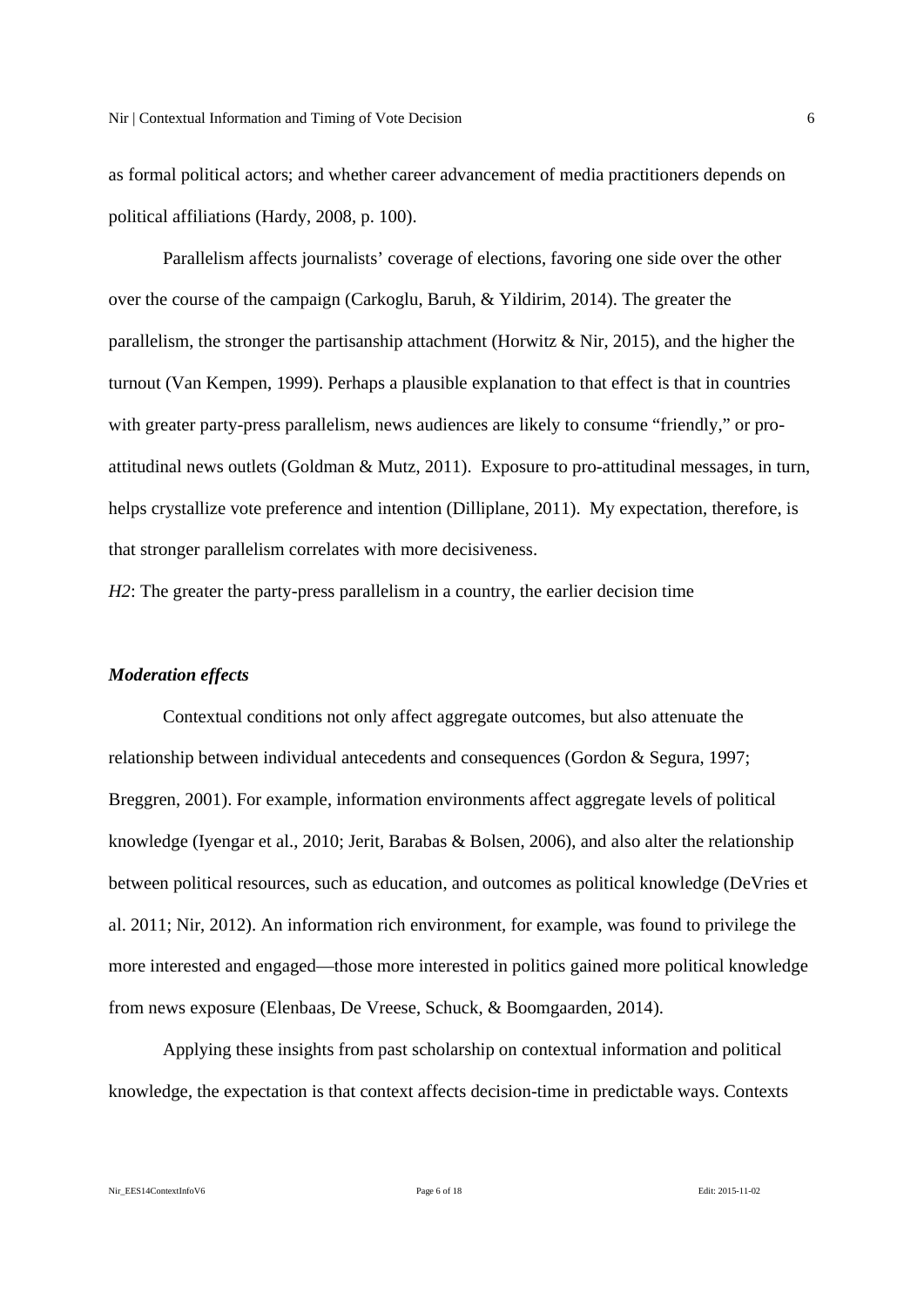that highlight party competition (polarized environments) should cue better the more politically resourceful, and shorten their decision time. Similarly, contexts that highlight consistency or congruence between media messages and party choice should cue the more politically advantaged and shorten decision time. Put formally,

*H3*: The stronger the polarization, the stronger the effect of resources on decision time *H4*: The stronger the parallelism, the stronger the effect of resources on decision time

# **Methods**

Data analyses in this article employ the 2014 European Election Study Voters Survey (Schmitt et al., 2015). Sample size is roughly 1,000 interviews with respondents, selected by a multistage random sampling and conducted during May-June 2014 in each of the 28 EU member states. The exceptions were Malta and Luxembourg where the sample size was 500 and the United Kingdom were the sample was approximately 1300, of which approximately 300 interviews are to be conducted in Northern Ireland. Data collection is done via CAPI. The total sample size is about  $N = 28,000$ .

The dependent variable, *decisiveness*, was constructed from an item that probed "When did you decide to vote for the political party or candidate you voted for in the recent European Parliament elections?" Nearly 57% of respondents voted in the elections. Of those who voted, 45.6% "always voted like this", 20.8% "Decided a few months ago", 14.3% "decided a few weeks ago", 11.5% "a few days before the elections", and 8% "decided on the day of the election." The final variable, decisiveness, recoded these values to range from 0= on Election Day, to 1 = always voted like this.

Political *interest* was measured by asking whether "You are very interested in politics"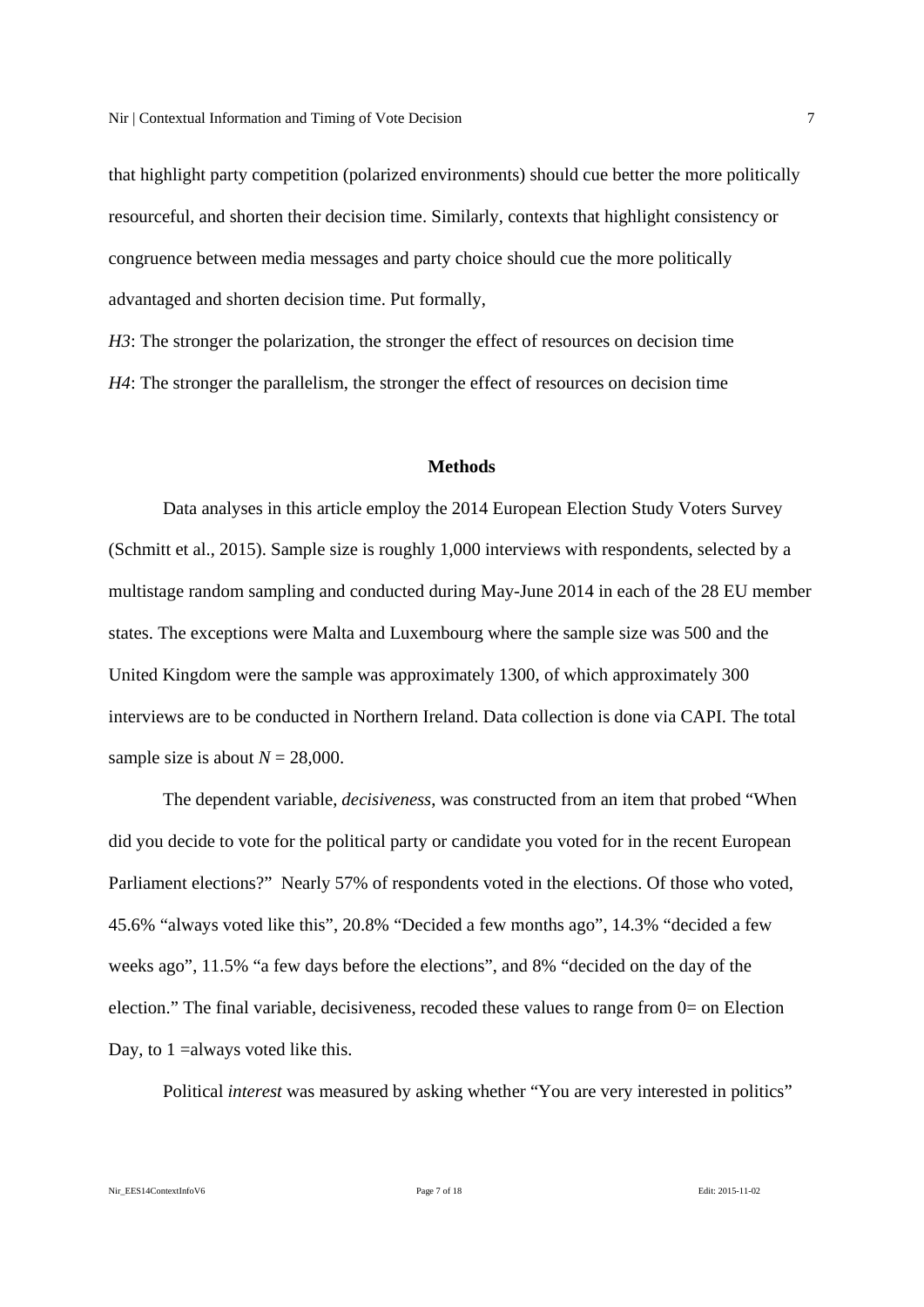reflecting high political interest. *Ideological strength* was constructed from an item that measured the respondents' self-reported ideological leaning: "In political matters people talk of "the left" and "the right". What is your position? Please use a scale from 0 to 10, where '0' means "left" and '10' means "right". Which number best describes your position?" The index was folded at the midpoint and recoded to range 0-1, higher scores reflecting stronger ideological leaning. Political *engagement* was an index comprised of five items, asking, "How often did you do any of the following during the four weeks before the recent European elections? How often did you…? Each of the five items asked whether the person watched a program about the elections on television, read about the elections in the newspaper, talk to friends or family about the elections, read about the election on the Internet websites/social media, and attended a public meeting or rally about the elections (1=often, 2=sometimes, 3=never). Responses were combined to an index, ranging from 0 to 1, with higher values noting greater engagement.

*Political knowledge* index was constructed by summing the correct responses to four factual questions (QPP23\_1 to QPP23\_4): Switzerland is a member of the EU; Each Member State elects the same number of representatives to the European Parliament; There are 975 members in the House of Commons; David Cameron belongs to the Conservative Party. The combined index scores ranged between 0 and 1.

Habitual *news exposure* was constructed as an index by averaging three items, selfreported regular exposure to news on television, the Internet, and newspapers; responses were 1=every day, 2=several times a week, 3=once a week, 4=once a month, 5=less often, 6=never. Responses were recoded to a 0-1 index, with higher scores reflecting frequent exposure to news. In addition to political awareness, several background *demographics* were taken into account: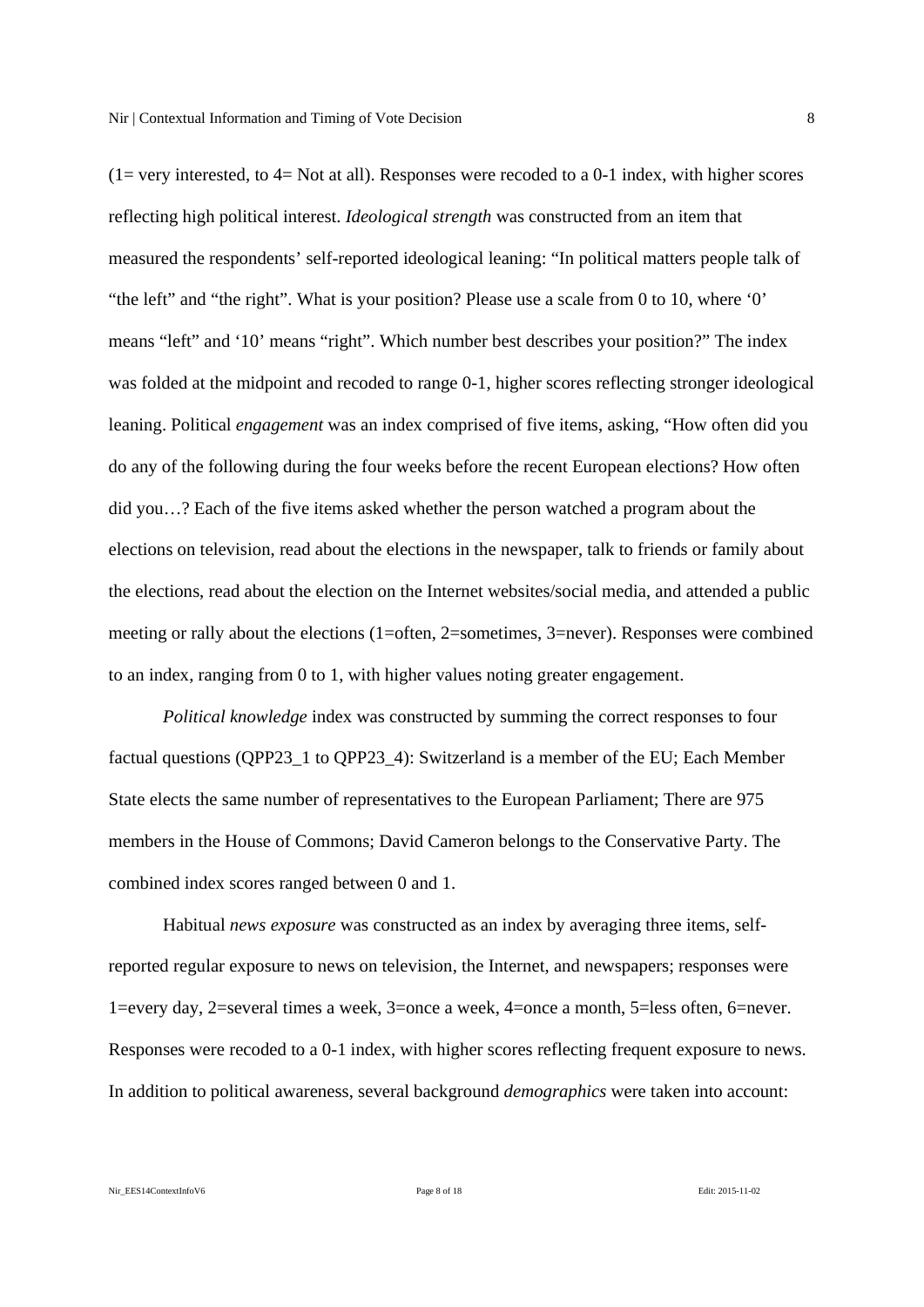the respondent's gender, education, and self-reported social class. As with the attitudinal measures, all were scaled to range between 0 and 1.

Two country-level measures were constructed for the analyses as well. Party *polarization*, a measure that reflects the perceived ideological distances between parties in a country, was computed as a Dalton Index (Dalton, 2008). Each respondent was asked to place the respective parties in a country on a 0-10 Left/Right ideological scale. Party scores were averaged across respondents and within country to obtain the middle point. The final polarization index sums the weighted distances of each party from the middle point. Values ranged from 3 to 19 (Malta to France, respectively).

*Media-Party Parallelism* scores were computed from an international survey of 838 experts, the European Media Systems Survey (Popescu et al., 2011). The European Media Systems Survey (EMSS) provides an assessment of national media landscapes in 34 European media systems on dimensions that are particularly relevant for political democracy. It does so via averaging the opinion of scores of specialist experts of each national media system in the sample. The survey specifically focused on media attributes for which no other cross-nationally comparable indicators exist and the data are made publicly available. Parallelism was measured as the average of experts' estimates of the politicization or partisan control of major television and newspaper channels in a country, on a 0-10 scale, low to high partisanship. Inter-expert agreement rates were high, 0.93 (for details see Popescu et al., 2011 technical report).

### **Results**

# *Polarization and Decisiveness*

In the first hypothesis, I tested whether party polarization promotes greater decisiveness. Do citizens in countries where the party system is polarized are likely, on average, to form a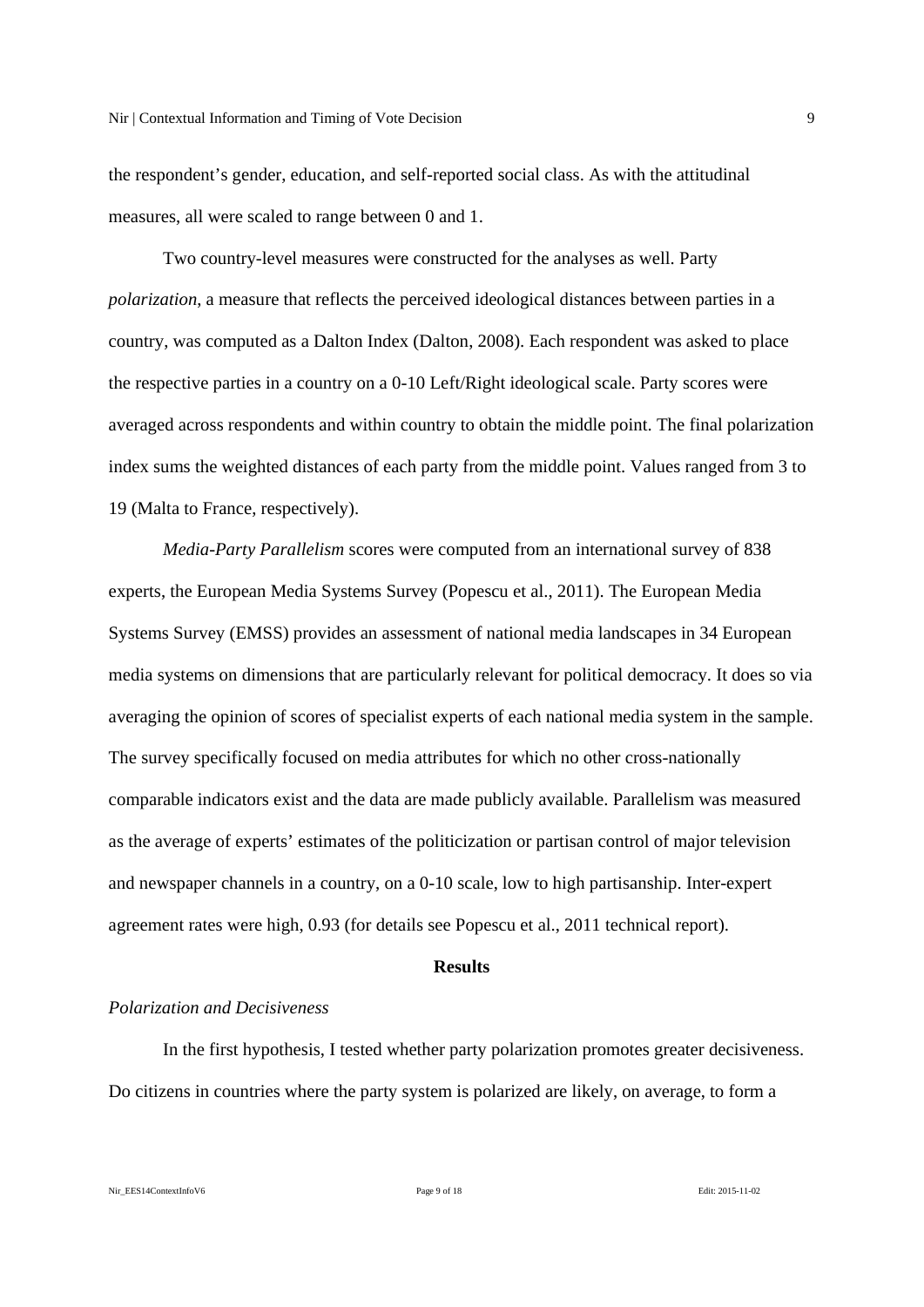decision earlier compared to citizens in non-polarized systems? Does a sharper definition of ideological choices cues citizens to preferences? Values of decisiveness (0-1) were averaged within each country and correlated with country-level values of party polarization (Dalton Index). The measures were indeed correlated (Pearson's  $r = -0.28$ ), but negatively rather than positively. As seen in Figure 3 (below), in contrast to the expectation, the greater the party polarization, the *longer*, not shorter, time to vote decision. In other words, H1 was not supported as expected but rather in the opposite direction.



**Figure 3**. Party Polarization and Decisiveness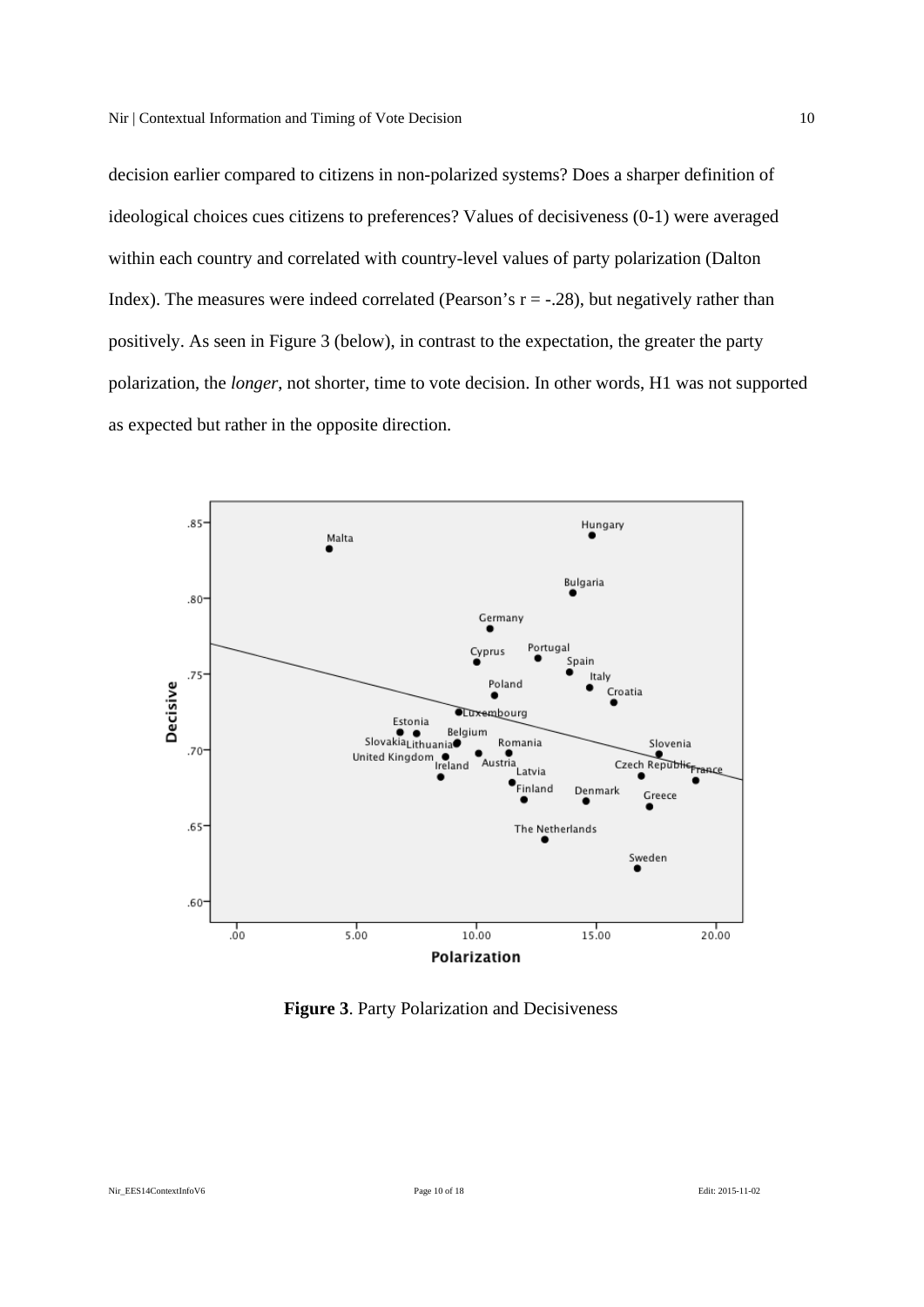## *Parallelism and Decisiveness*

The second hypothesis tested whether media-party parallelism—the congruence between news channels and parties in a given country—promotes greater decisiveness. Do citizens in countries where there is a greater overlap between media and political channels of influence decide earlier? Does a partisan base for news channels cue decisions? Values of decisiveness (0- 1) were averaged within each country and correlated with country-level values of parallelism (expert survey, Popescu et al., 2011). Parallelism and decisiveness were strongly and positively correlated (Pearson's  $r = +0.57$ ;  $R^2 = 34$ %). As seen in Figure 4 (below), the greater the parallelism, the shorter time to decision, in support of H2.



**Figure 4**. Media Parallelism and Decisiveness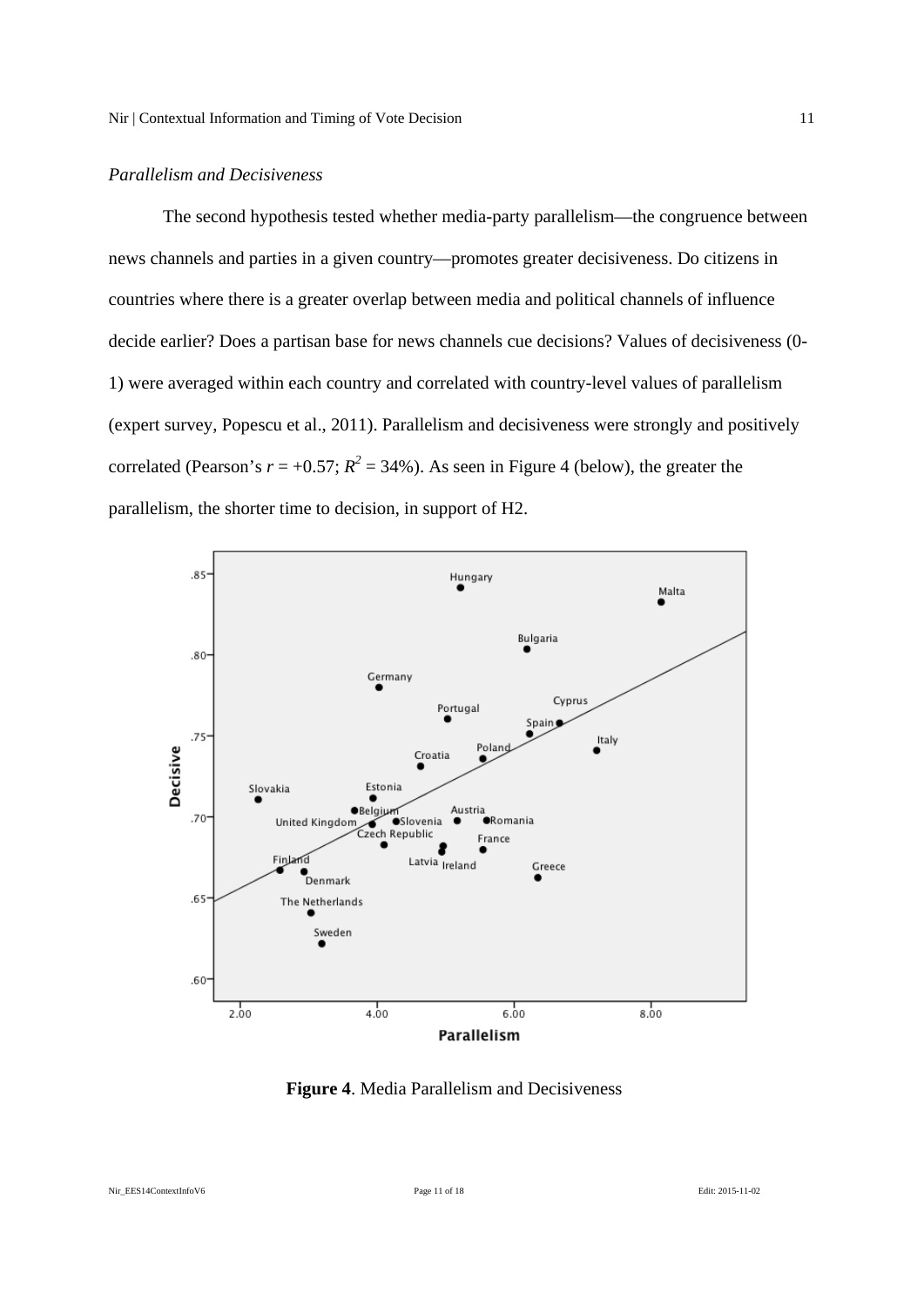To test the relative strength of each country-level predictor, both were entered in an Ordinary Least Squares regression, predicting aggregate decisiveness. As seen in Table 1 below, the two factors, polarization and parallelism, explained together 40% of the variance in decisiveness. However, it is also evident that parallelism, rather than polarization, is the stronger predictor of decisiveness (*beta* = 0.56, *p* < .001). The greater the overlap between channels and politics, the shorter decision time, in support of H2.

**Table 1**. Decisiveness, by contextual information factors

|              | В        | <b>SE</b> | Beta      |         |
|--------------|----------|-----------|-----------|---------|
| Constant     | 0.664    | 0.043     |           | 15.36   |
| Polarization | $-0.004$ | 0.002     | $-0.27+$  | $-1.68$ |
| Parallelism  | 0.021    | 0.006     | $0.56***$ | 3.45    |
| $R^2 = 40\%$ |          |           |           |         |

*+ p < .1; \* p < .05 ; \*\* p < .01; \*\*\* p < .001* 

### *Polarization and Parallelism as Moderators*

The third hypothesis tests whether polarization affects the relationship between individual-level predictors, such as resources, and decisiveness. Recall, the argument in some of the literature is that party polarization exacerbates the differences between political "haves" and "have nots": the clearer the political choices on the map, the easier it is for the most interested and most informed to form a vote preference.

To test H3, I ran separate individual-level regressions predicting decisiveness for each country, and saved the regression coefficients of individual-level predictors in an aggregate country-level file. A series of aggregate regressions attempted to predict the size of the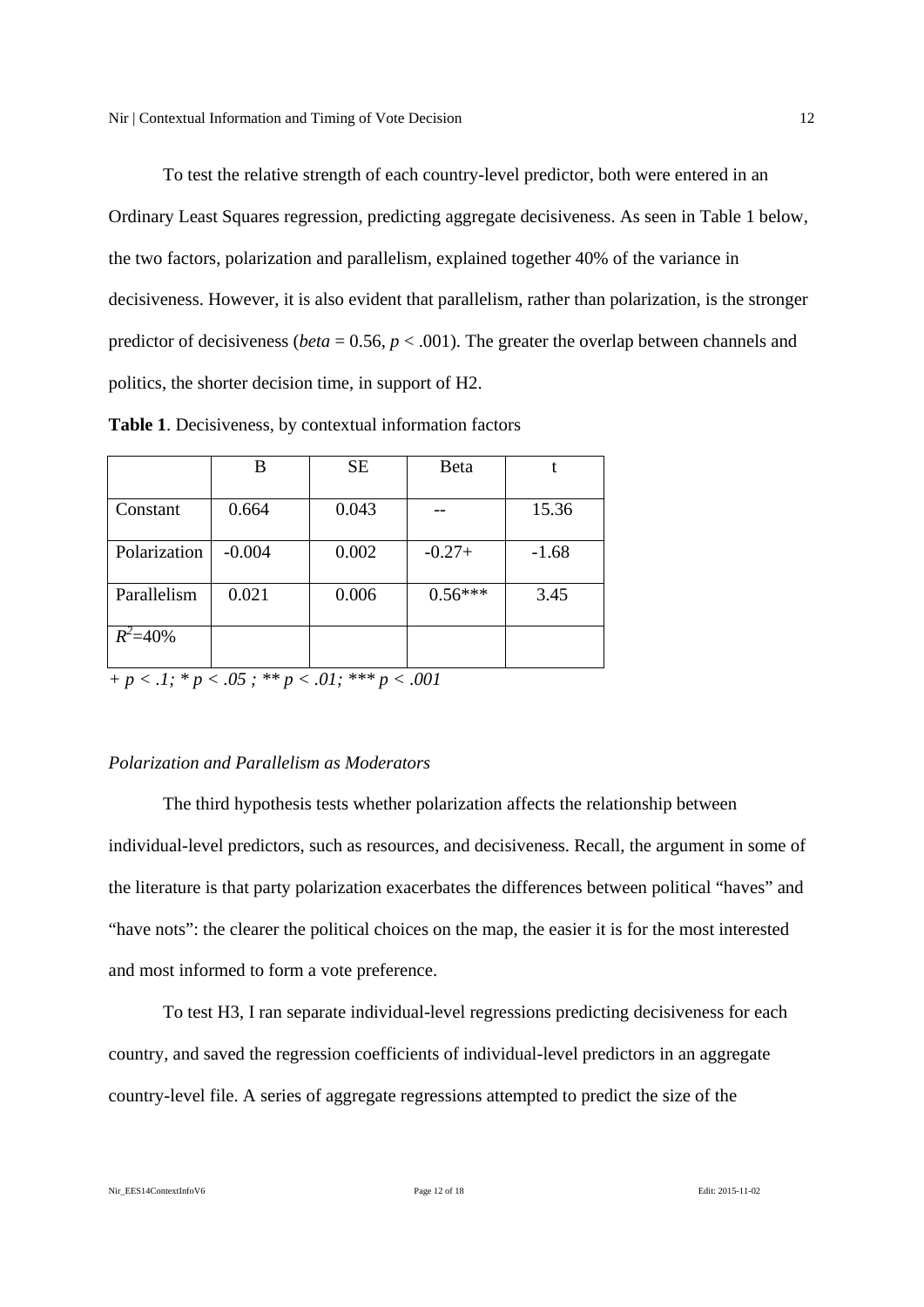coefficient (the dependent variable) from country-level properties, in this case polarization. The regression equations yielded mixed results in support of H3. Polarization attenuated neither the effect of interest, nor ideological strength on decisiveness. In other words, that the country was polarized did *not* benefit the informed and engaged already in arriving at an early decision. However, the coefficient sizes of news exposure were predicted by polarization (*beta* = .32), as were coefficient sizes of education (*beta* = -.27) with polarization as predictor.

Figure 5 below charts the relationship between party polarization and coefficient size of education. Higher values on the dependent variable note a stronger effect of education.



**Figure 5**. Party polarization and the attenuation of resource bias. The greater the polarization, the stronger the effect of education on decisiveness

As seen in Figure 5, polarization does attenuate the resource bias: the greater the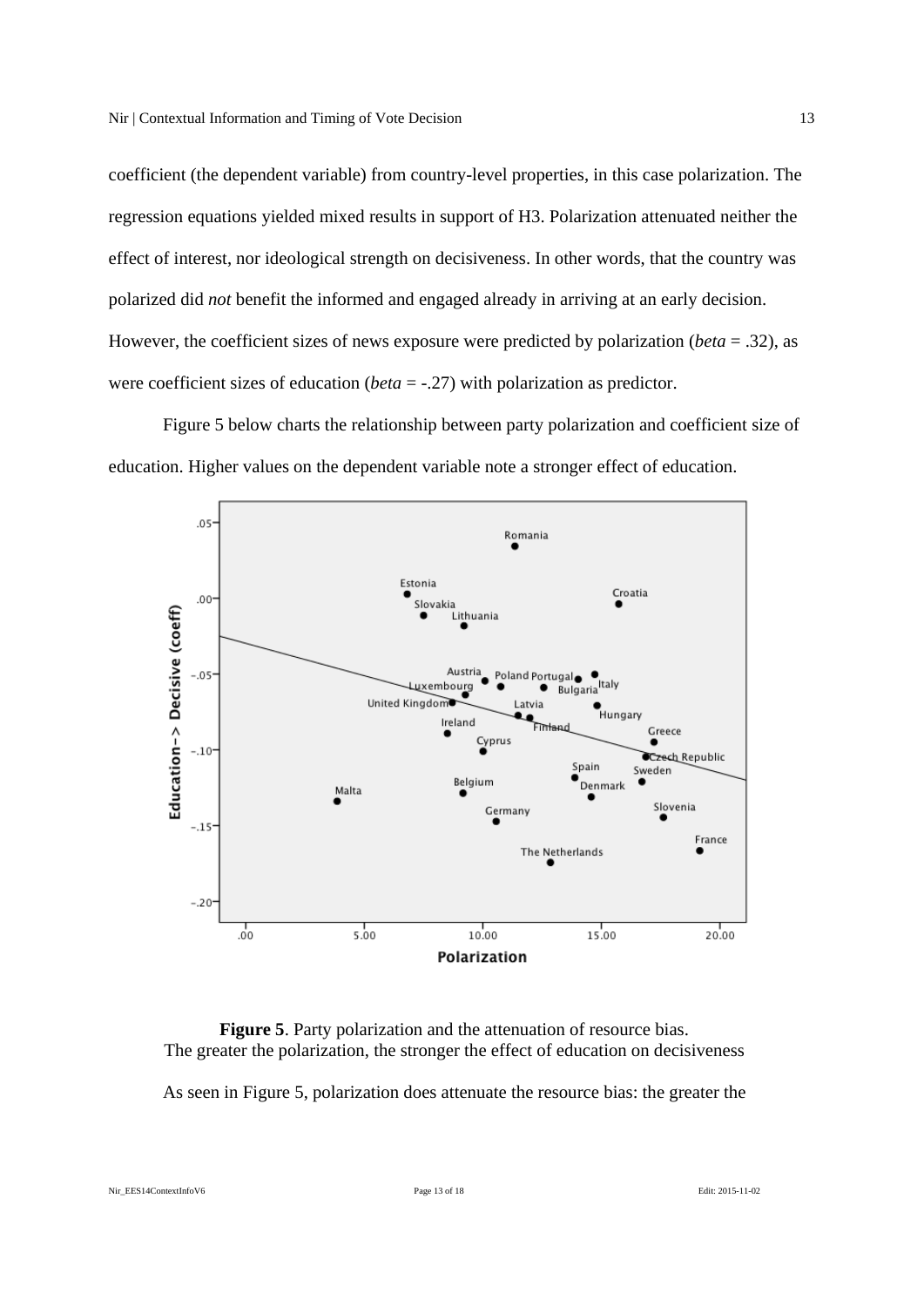polarization, the larger (and more negative) the coefficient of education. Put differently, in countries where party polarization is high, the less-educated form a vote preference *earlier* on average than the better educated. Thus, H3 is only partially supported by the analyses.

The final hypothesis (H4) tests whether media-party parallelism moderates the effect of individual resources on decision-time. To test the fourth hypothesis, I ran separate individuallevel regressions predicting decisiveness for each country, and saved the regression coefficients of individual-level predictors in an aggregate country-level file. Four different aggregate regressions attempted to predict the size of the coefficient (the dependent variable in these analyses) from country-level properties, in this case media-party parallelism. Results, again, were mixed: there was no evidence of an attenuation of the effect for ideological strength, education, and news exposure, suggesting that parallelism does not alter the predictive power of these factors on vote decision-time.

Hypothesis 4 was partially supported by the following analysis. As seen in Figure 6 below, parallelism did alter the relationship between interest in politics and decisiveness. The higher the parallelism, the larger the coefficient of political interest in predicting (faster) decision time, supporting the final hypothesis.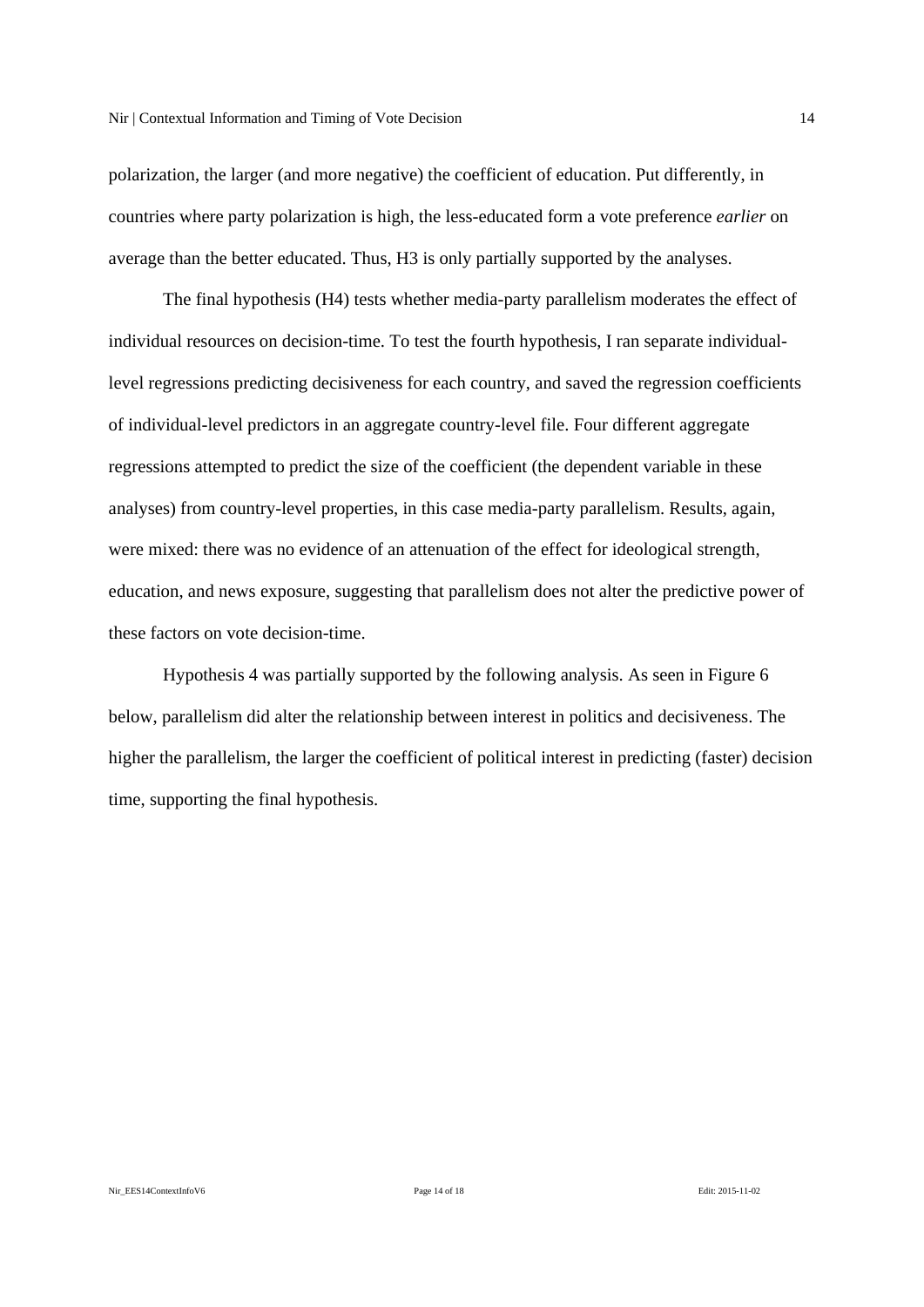

**Figure 6**. Media-Party Parallelism and the attenuation of resource bias. The greater the parallelism, the stronger the effect of interest on decisiveness

Parallelism, as I have shown, is the stronger predictor of the two contextual factors. Greater parallelism in a country correlates with earlier decision (H2 supported). The findings are consistent with past literature on the effects of parallelism as fostering electoral participation (Van Kempen, 1999) and partisanship strength (Horwitz & Nir, 2015). Moreover, the fact the results converge with past studies that used other indicators of parallelism strengthens confidence that they are measuring the same parallelism.

Polarization, on the other hand, indeed correlated with decisiveness (H1), but surprisingly, in the opposite direction. Greater polarization in a country correlated with *later*, not earlier, vote decision. The findings are contrary to the expectations in much of the literature,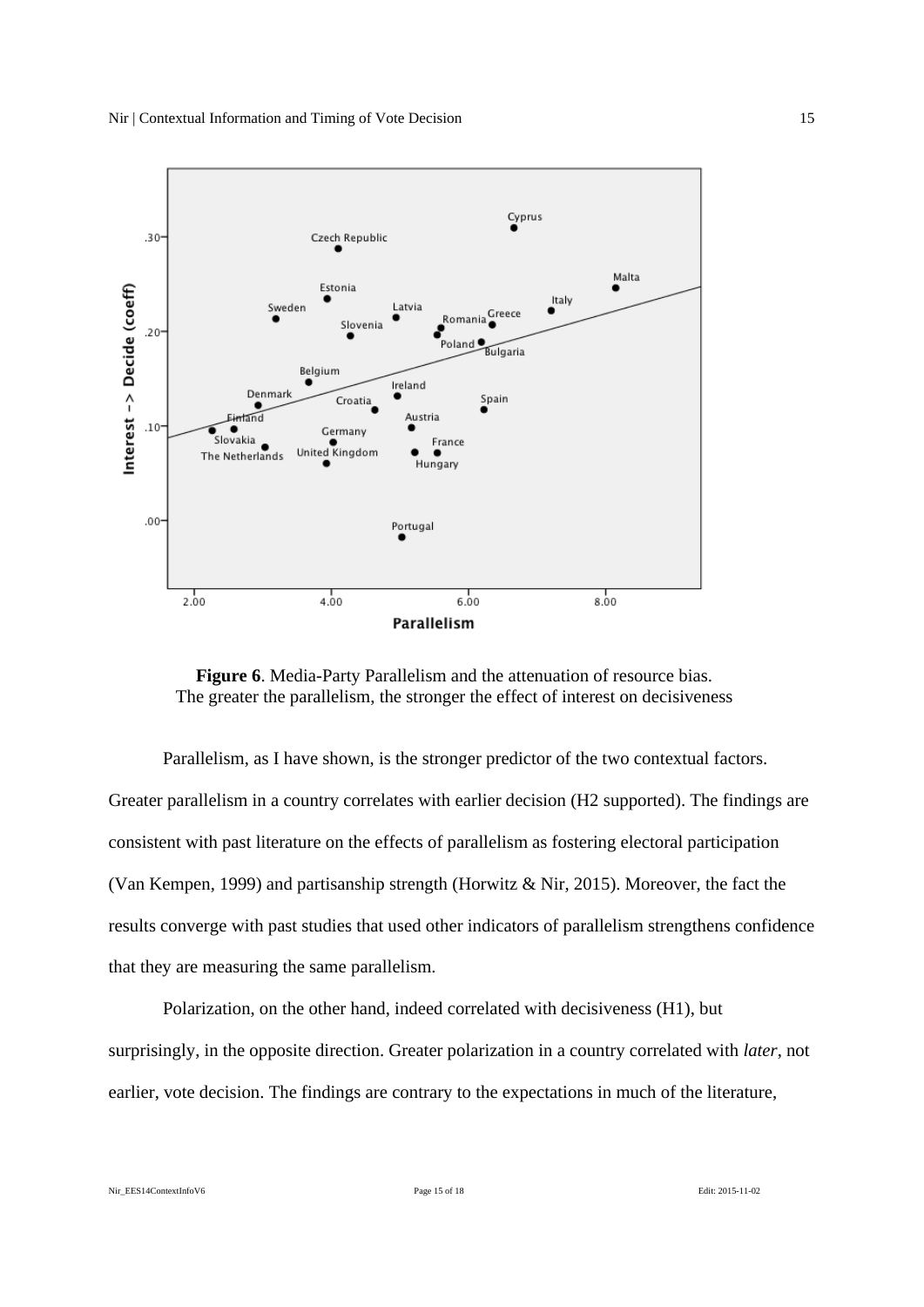which suggests that elite polarization fosters greater mass polarization and attitudinal confidence (e.g., Druckman et al., 2013; Hetherington, 2001). Why, then, are the findings inconsistent? One possibility is that the former studies focused on an exceptional United States, in which the dichotomous choice clarifies the alternatives better. Another possibility is that the issues under scrutiny varied from context to context (oil and gas drilling; immigration DREAM Act; or European parliament elections).

Another contribution of the study was to elaborate and test the rationale for polarization and parallelism as *moderators* of the effect of individual resources on decisiveness. Recall the most supportive findings were that greater polarization enhanced the effect of education on decision time (H3). In addition, higher parallelism enhanced the effect of political interest on decision time (H4). However, whereas parallelism amplified the effect (the interested became even more decisive), polarization attenuated the effect of education such that the more educated became less, not more, decisive. Perhaps this is a reflection of strategic voting on part of educated, informed voters. Indeed, the separate country-level regressions indicate that knowledge and education correlated negatively with decisiveness. Polarization heightens the perception that much is at stake, gives rise to *strategic* considerations, and signals to voters that more information is needed in order to reach the decision. These informed voters tend to be the more educated, in contrast to those whose mind is made up.

While these study conclusions are limited by the ability to generalize from a cross-section bound by particular elections, it offers two contextual explanations for decisiveness, which should be considered in future research. Perhaps future content-analytic approaches would complement and validate the expert assessments of parallelism. On a final note, future studies of information environments and their electoral consequences would benefit from taking into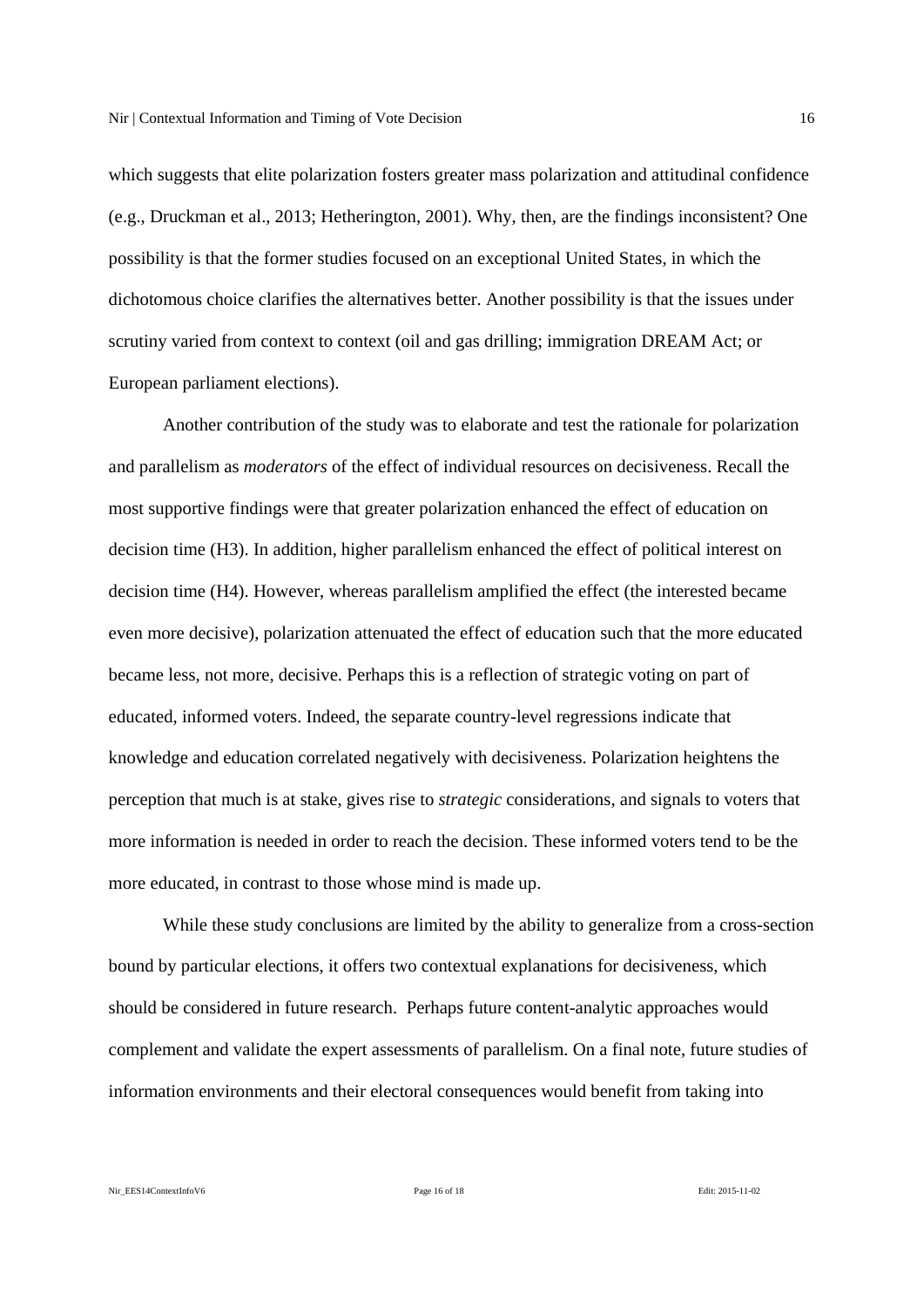account the media institutional features that give rise to both clarity and consistency, and help

voters make up their mind before elections.

# **References**

Berggren, H. M. (2001). Institutional context and reduction of the resource bias in political sophistication. *Political Research Quarterly*, 54, 531-552.

Carkoglu, A., Baruh, L., & Yildirim, K. (2014). Press-party parallelism and polarization of news media during an election campaign: The case of the 2011 Turkish elections. *The International Journal of Press/Politics*, *19*(3), 295-317.

Chaffee, S. H., & Rimal, R. N. (1996). Time of vote decision and openness to persuasion. In D. C. Mutz, P. M. Sniderman & R. A. Brody (Eds.), *Political persuasion and attitude change* (pp. 267-291). Ann Arbor: University of Michigan Press.

Curini, L., & Hino, A. (2012). Missing links in party-system polarization: How institutions and voters matter. *The Journal of Politics*, *74*(02), 460-473.

Dalton, R. J. (2008). The quantity and the quality of party systems: Party system polarization, its measurement, and its consequences. *Comparative Political Studies*, *41*(7), 899-920.

DeVries, C. E., Van der Brug, W., Van Egmond, M. H., & Van der Eijk, C. (2011). Individual and contextual variation in EU issue voting: The role of political information. *Electoral Studies*, *30*(1), 16-28.

Dilliplane, S. (2011). All the news you want to hear: The impact of partisan news exposure on political participation. *Public Opinion Quarterly*, 75(2), 287-316.

Druckman, J. N., Peterson, E., & Slothuus, R. (2013). How elite partisan polarization affects public opinion formation. *American Political Science Review*, 107(1), 57-79.

Elenbaas, M., DeVreese, C.H., Schuck, A., & Boomgaarden, H. (2014). Reconciling passive and motivated learning: The saturation-conditional impact of media coverage and motivation on political information. *Communication Research*, 41(4), 481-504.

Fournier, P., Nadeau, R., Blais, A., Gidengil, E., & Nevitte, N. (2004). Time of voting decision and susceptibility to campaign effects. *Electoral Studies*, 23, 661 –681.

Goldman, S. K., & Mutz, D. C. (2011). The friendly media phenomenon: A cross-national analysis of cross-cutting exposure. *Political Communication*, 28(1), 42-66.

Gopoian, J. D., & Hadjiharalambous, S. (1994). Late-deciding voters in presidential elections. *Political Behavior*, 16(1), 55-78.